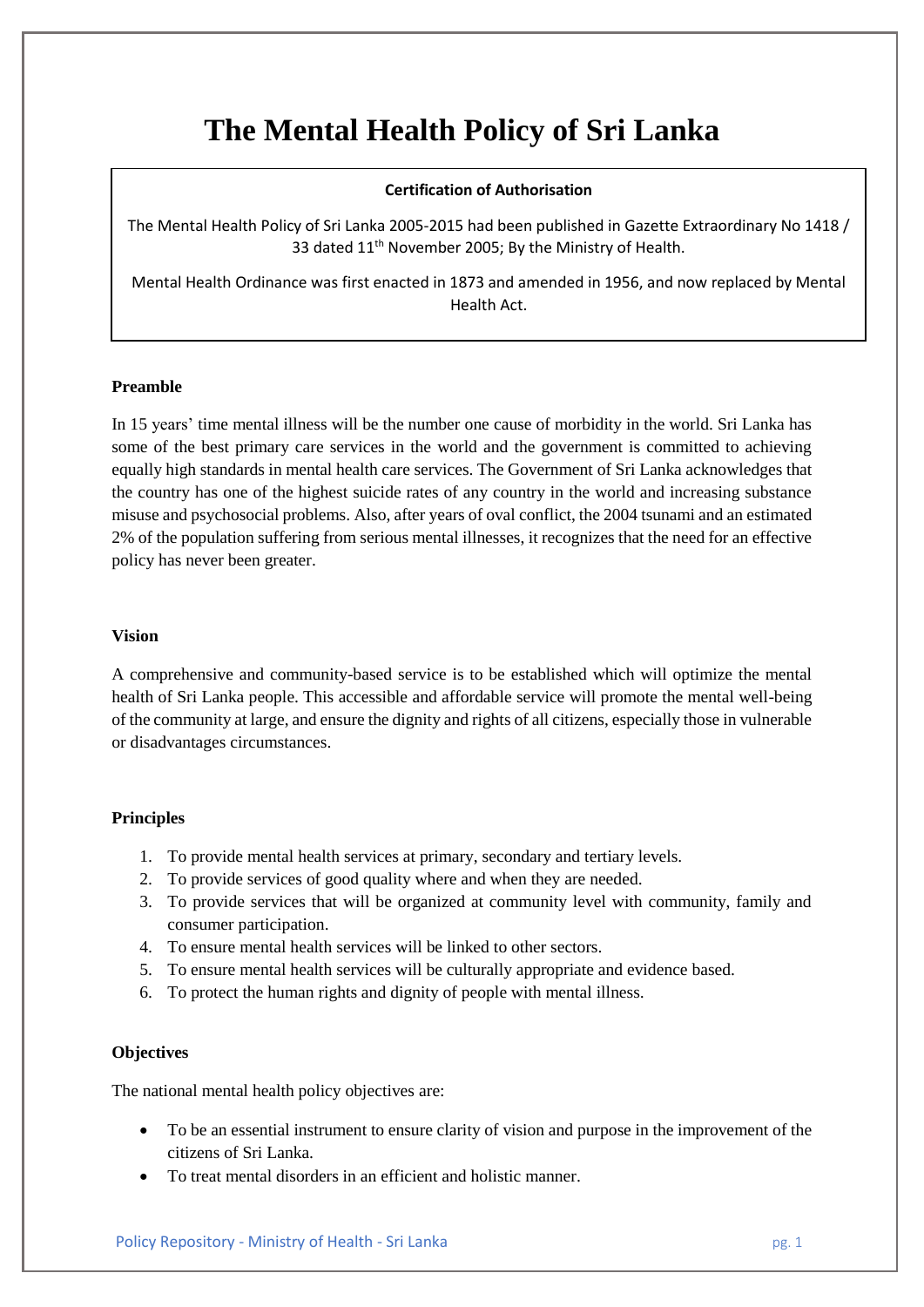#### **Mission**

The mission is to improve Sri Lanka's mental health services and make them locally accessible. The emphasis of the service is on prevention of mental illness; promoting mental well-being; and rehabilitating people and maximizing their normal life where illness does occur. It must provide care where needed for people living at home. Where admission to hospital is necessary, this should be as near a person's home as possible. To these ands, there is a need to modernize existing services, create new and additional services, recruit and train more skilled staff, and link to both other government and non-government sectors. Based on the assessed needs, current services and principles for mental health care, the following seven areas for action have been identified to achieve the vision and objectives of this policy. These areas for action will be implemented to a defined timetable.

#### **1. Management at a National and Provincial Level**

- 1.1. A **National Mental Health Advisory Council** will be established to oversee implementation of the mental health policy for Sri Lanka. The membership will comprise of staff from the Ministry of Health and representatives from other ministries including Women Empowerment and Social Welfare, Education and Justice. Professional representation will include the Sri Lanka college of psychiatrists and other representatives of nursing, Occupational Therapy, Psychology and social work. Other representation should include service users, carvers, and representatives of relevant institutions as well as registered Non-Government Organization.
- 1.2.The **Directorate of Mental health** at the **Ministry of Health** will be managerially and administratively strengthened to support implementation of the policy. The directorate will:
	- 1.2.1. Manage mental health budgets.
	- 1.2.2.Carry through decisions of the Advisory Council.
	- 1.2.3.Specify strategic targets and outcomes to be achieved at provincial and district level.
	- 1.2.4.Develop a routine management information system to identify resource needs and monitor outcomes of mental health services.
	- 1.2.5.Develop a mechanism regularly to review and implement national guidelines for the management of psychotropic and other medication.
- 1.3.Each province and District Directors will initiate and maintain links at all levels between mental health and other relevant sectors such as education, women empowerment and social welfare, local administration, poverty alleviation, child protection and developmental NGOs.

#### **2. Organization of Services**

2.1.Mental health services will be reorganized and decentralized and provide care for all age groups. Each district will have the following network of services: Acute inpatient unit(s), intermediate care services, a community support Centre/day Centre/clinic for every MOH area,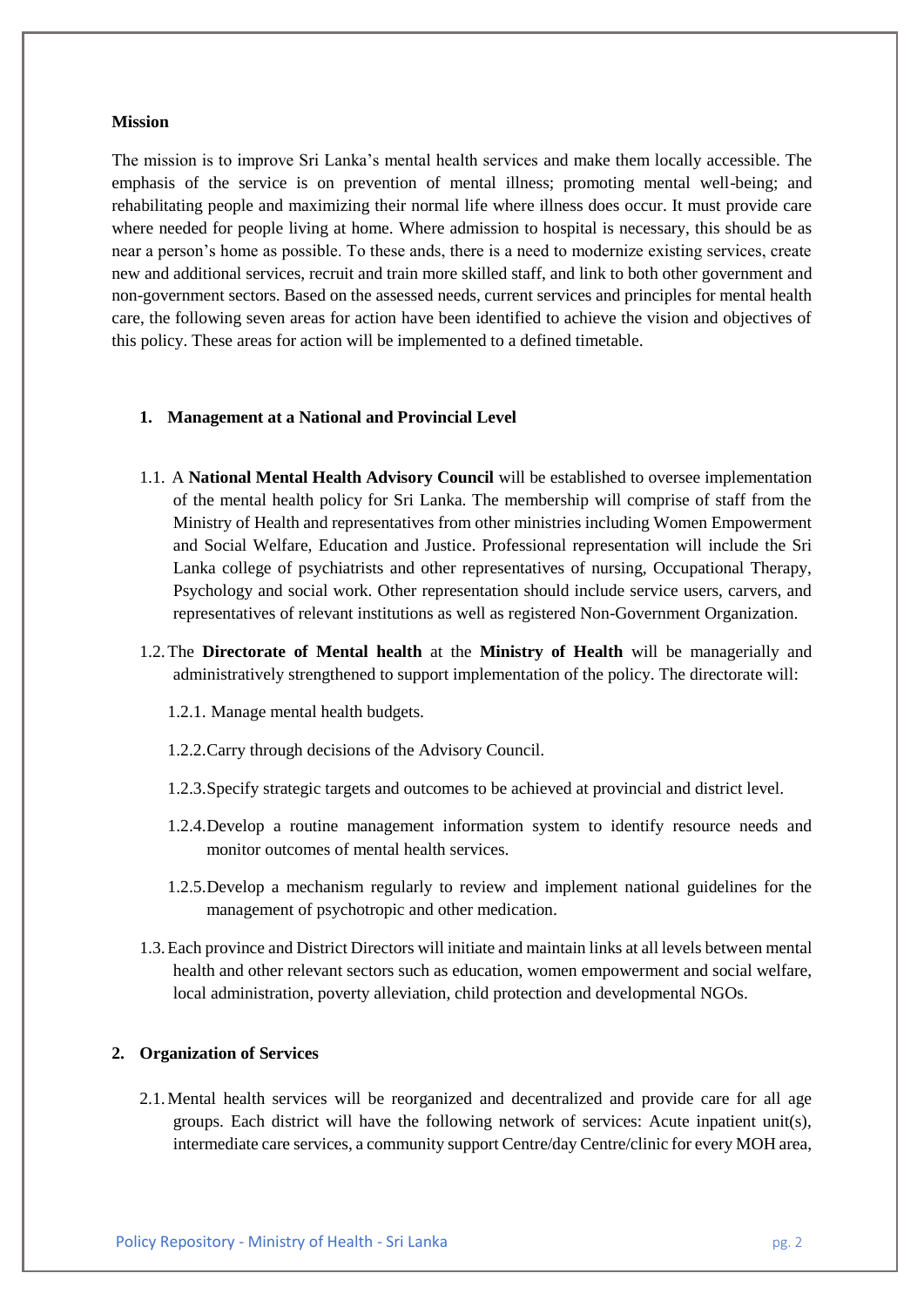a resource Centre, and other community-based care appropriate to the needs of local communities.

- 2.2.Acute inpatient wards will be established in every district to provide care for the acutely ill who cannot be managed at home.
	- 2.2.1.These wards will have beds for the catchment area served although never larger than 30 beds in any one ward, and they will be separate wards in general hospitals.
	- 2.2.2.Admission to these wards will need to be made on the basis of an assessment by a psychiatrist, Medical Officer (Psychiatry) or Medical Officer of Mental Health.
	- 2.2.3.Each ward will have space for assessment and therapy and include facilities to manage people who are a significant risk to themselves and/or others.
	- 2.2.4.Accommodation for male and female patients will be separated.
	- 2.2.5.Space will be made available to accommodate patients' families and facilitate open visiting.
	- 2.2.6. In addition to nursing and medical treatment, interventions may also include counseling, psychological, relaxation, occupational and other therapies.
- 2.3. There will be a system for **follow up** and continuity of care near their home for patients. Patients will, where appropriate, be supported by disability allowance payments from the Department of women's empowerment and Social welfare.
- 2.4. **Outpatient services** will include regular mental health clinics/outreach clinics provided at an area (MOH) level, for supporting continuity of care, assessment and treatment.
- 2.5. **A broad range of rehabilitation and psychosocial care services** will be developed at district level close to the community to support ongoing rehabilitation. Units will be diverse, depending on identified levels of local need, initially supported by data including the community placement Questionnaire (CPQ).
	- 2.5.1. Rehabilitation/intermediate care units will be no larger than 20 beds, and the target duration of stay should not be more than 6 months
	- 2.5.2.Staff trained in psychiatric nursing and/or psychosocial rehabilitation will be appointed to work in these units.
	- 2.5.3.Focus of care is on psychosocial rehabilitation activities to ensure that patients maintain/develop essential skills to return to society.
	- 2.5.4.Family involvement will be required. Where patients cannot be integrated with families and communities a suitable alternative should be found through inter sect oral mechanisms.
	- 2.5.5.The CPQ exercise in Western province so far, has shown the need for a range of continuing care accommodation. These include staffed and unstaffed homes, sheltered nursing homes and secure facilities. Health staff will also visit the remaining range of other tyoes of accommodation provided. Many of these facilities will be provided by NGOs, with appropriate funding arrangements.
- 2.6.Brief essential **hospitalization for children** will be in a local pediatric or other specialist mental health children's ward. Children will not be hospitalized in adult wards.
- 2.7.Each District will have one mental health community support Centre (CSC) per <OH area, where all activities for mental well-being can be coordinated. A day Centre will also be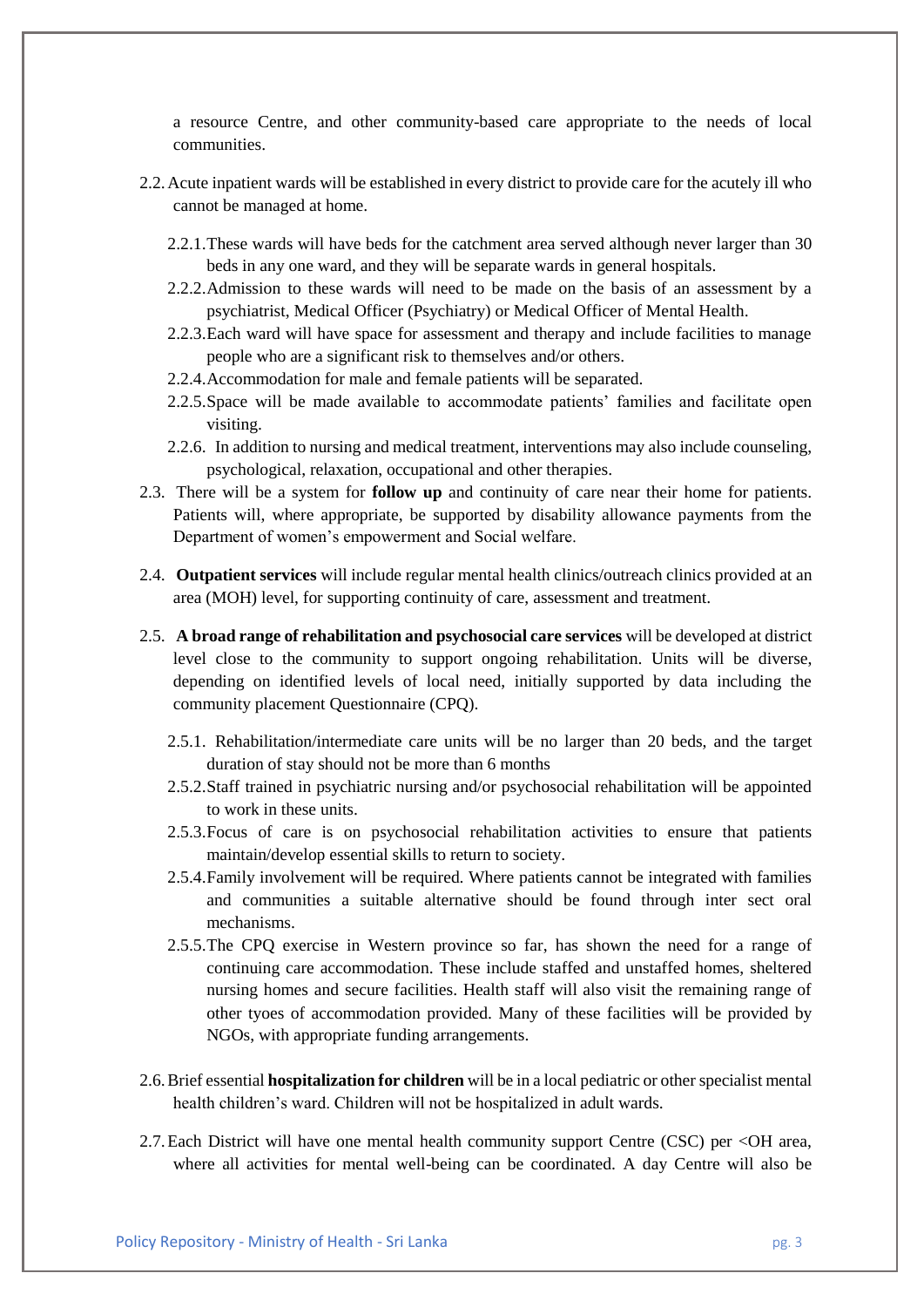provided. Wherever possible these centers will be developed with other ministries and organizations.

- 2.8.A significant number of patients will transfer from Angoda, Mulleriyawa and Hendala Hospitals to new district facilities or other provisions in the community, including commissioned care from registered NGOs.
- 2.9.An independent strategic review of the future of the **hospitals in the western province**, Angoda, Mulleriyawa and Hendala, will be undertaken as part of the development of local services.
- 2.10. Specialized services will be developed. These will include:
	- Alcohol and other substance abuse services
	- High secure forensic services
	- Specialist child mental health services
	- Mother and baby services
	- Family services
	- Liaison psychiatry
- 2.11 Mental health care in **prisons** and other state provided facilities will be improved and be included as part of the strategic targets and monitoring activity of the Directorate of Mental Health.

#### **3 Human Resources Development**

- 3.1 **Consultant psychiatrists** will be the technical leaders of each district mental health care network. The Ministry of Health will appoint at least one psychiatrist in every district. Until this is possible, appropriate arrangements will be established, including the proper use of the existing transfer scheme. There will be a lead psychiatrist in every District from which the provincial council in concurrence with the Ministry of health will identify a lead psychiatrist for the province.
- 3.2 Medical officers of Mental Health (MOMH) will be the focal point for services for each MOH area within districts, coordinating patient care both in hospital and in the community. One MOMH will be appointed for every MOH area by 2010. Until that time MOMHs may be allocated more than one MOH area. Incentives may be provided to attract candidates to apply for posts in hard-to-recruit areas. A career structure will be developed MOMHs.
- 3.3 In addition to the current establishment of **nurses in hospital units**, further staff will be appointed. All these staff will require in-service training appropriate to a range of care settings, including acute and rehabilitative care. A minimum of two nurses will be appointed to each MOH area to work for MOMHs. Longer-term development of a new cadre of **Psychiatric Nurses** with appropriate mental health training will be implemented.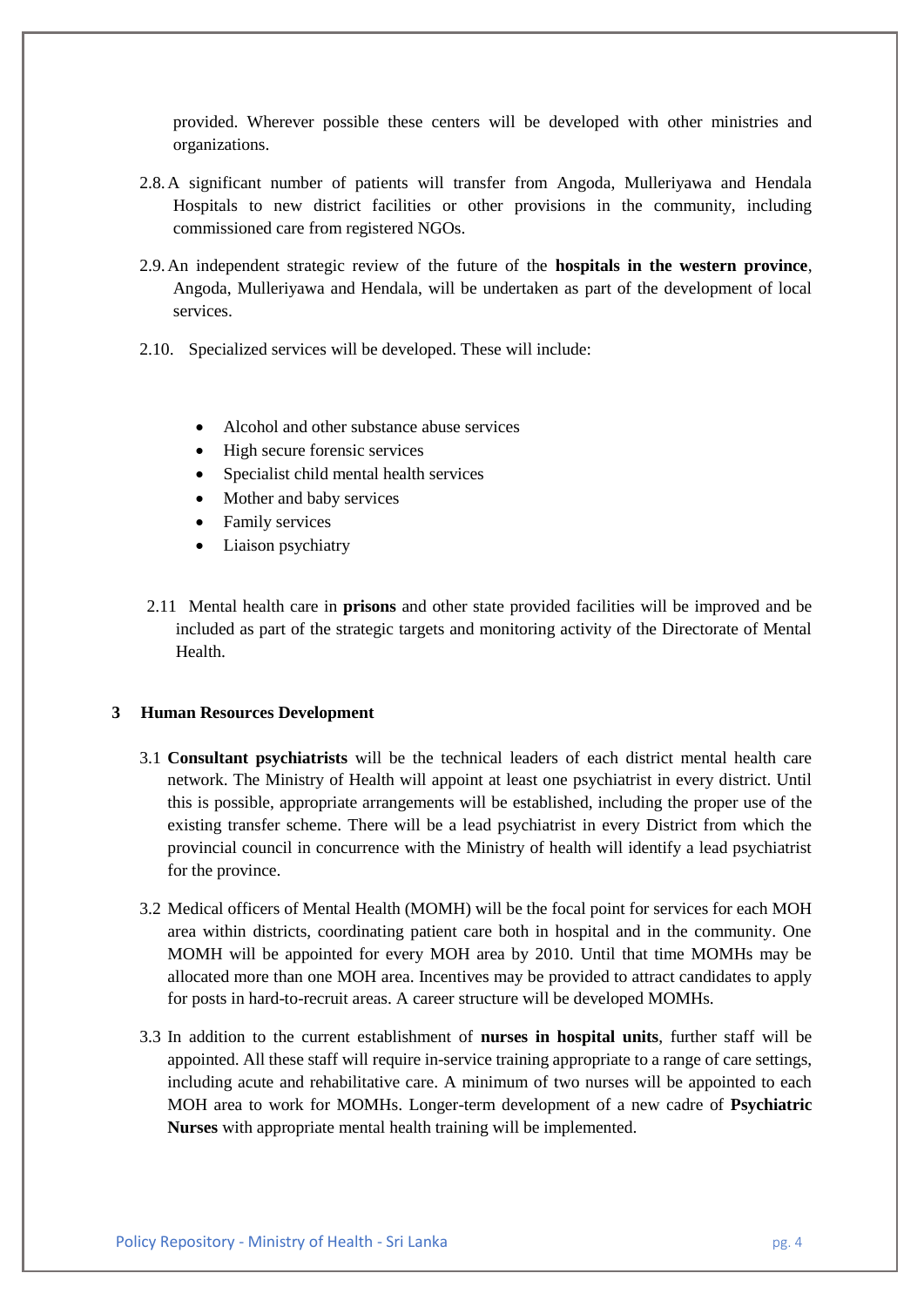- 3.4 There will be **Psychiatric Social Workers** (PSW's) or equivalent for every acute ward and intermediate unit.
- 3.5 There will be one **Occupational Therapist (Mental Health)** for every acute ward and intermediate unit.
- 3.6 There will be at least two **Clinical Psychologists** for every district to provide in-patient care and outreach clinics.
- 3.7 Community mental health workforces will be developed, building on the already established voluntary and psychosocial community support staff.
- 3.8 The role of **Primary and Public Health Workers** in mental health activities will be enhanced. Most people with common mental health problems will be treated in primary care.
- 3.9 The Ministry of Women's Empowerment 7 Social Welfare will train and recruit a cadre of **Counselors**. These counselors will work with mental health services in every MOH area.
- 3.10 A comprehensive training plan will be developed with particular attention to undergraduate and postgraduate medical education and registered nurse training and other groups of staff training, for example PHM's and PHI's. all Mental health professional training will require review and syllabus revision. In addition, in-service training and continuing professional development for all care staff will be provided.
- 3.11 Every District will have a Community Resource Centre to organize and arrange in-service training. The Centre will be amongst other things, the focus for all mental health staff in service training under the technical guidance of the district psychiatrist. Each psychiatrist will be supported by:
	- 3.11.1 **Psychosocial Trainers**-who will train a range of staff in the community (Family Health Workers, teachers, village leaders etc.) in basic mental health and psychosocial skills so that they can help most people with common mental health problems in the community; and by
	- 3.11.2 **Community Mental Health Education Officers** who will carry out media and community programs to combat stigma and discrimination and to raise public awareness on mental health issues.

# **4 Research and Ethics**

- 4.1 A multidisciplinary research committee will be established. The committee will identify priority areas for research and development. The committee will examine the following issues:
- priority research questions on mental health issues
- challenges, barriers and incentives to carrying out mental health research
- potential international support to fund mental health research activities
- The links between Government agencies, NGOs and the academic community.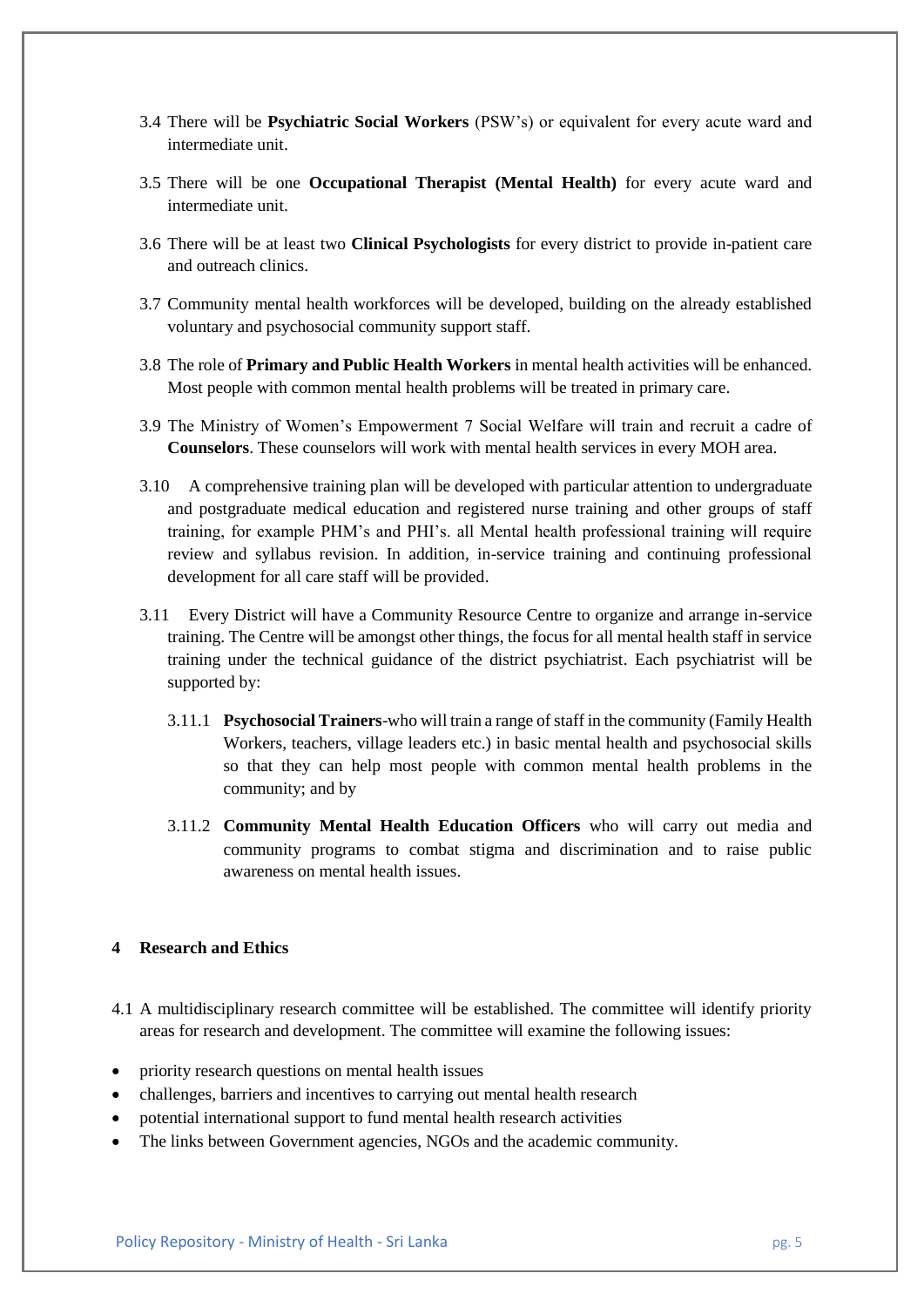4.2 A separate central ethics committee will be established at the Ministry of Health along with representative from appropriate organizations.

# **5 National Institute of Mental Health**

- 5.1 A National institute for Mental Health in Sri Lanka will be established. The Director of the Institute will be accountable to the director general of the Ministry of health.
- 5.2 The Institute will manage specialist mental health services determined by the Ministry of Health. Such services are those which will not be provided in more than one location, for example high secure services.
- 5.3 The Institute will be responsible for the development of special expertise in mental health care, and the provision of training and research. The development of raining will be in collaboration with the post graduate Institute of Medicine and other appropriate bodies.

# **6 Tackling Stigma & Promoting Mental Wellbeing**

- 6.1 A national strategy will be designed and implemented to reduce stigma and discrimination.
- 6.2 Promotion of good mental health requires multi-sect oral collaboration and action. The National mental Health Advisory council has as one of its tasks to promote inter-departmental cooperation in this area to improving people' lives and wellbeing. This requires a broad based approach.

# **7 Mental Health Legislation**

- 7.1 New mental health legislation for Sri Lanka will be prepared and a new Authority establish under the Mental Health Act, responsible for standards of patient care in state run and private sector services. The main components of the new act will be:
- To identify and confirm rights to treatment and care for the mentally ill within both national and district services.
- To safeguard human rights of mental health patients.
- To ensure that informed consent is given.
- To establish procedures for the compulsory detention, treatment and discharge of patients. All compulsory admissions will require two authorized approvals.
- To license wards in general hospital to provide for detained patients.
- To establish a set of minimum standards for patient care.
- To define protocols for detention and treatment in emergency situations.
- To set separate requirements for treatment of children.

# 7.2 The mental health authority will be responsible for:

• Establishing and monitoring standards of care.